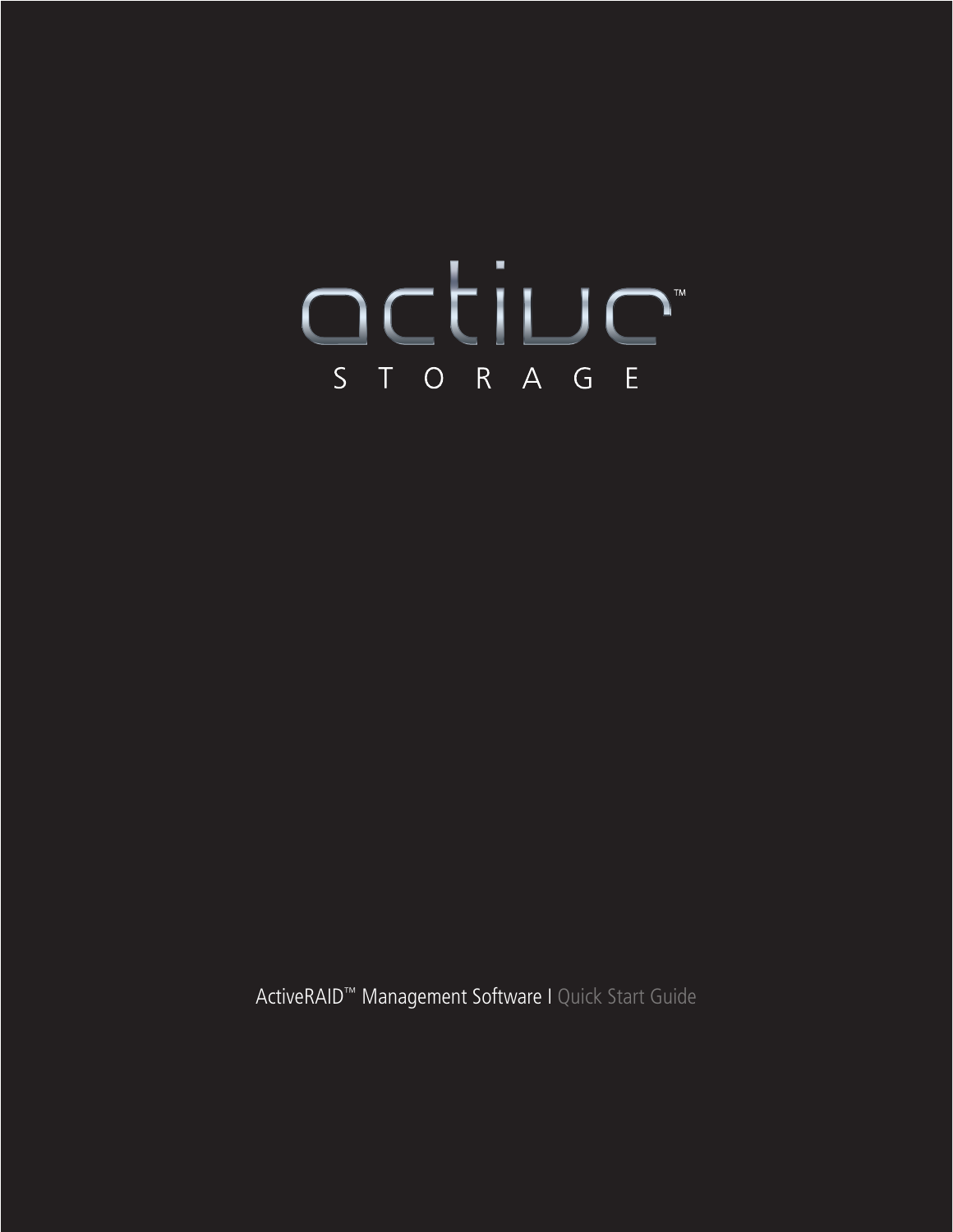# Table of Contents

| <b>ActiveRAID Users Guide</b>                    | page 3    |
|--------------------------------------------------|-----------|
| <b>Unpacking and Installing the System</b>       | page 4    |
| <b>Getting to know your ActiveRAID</b>           | pages 5   |
| <b>Connecting your ActiveRAID</b>                | pages 6-7 |
| <b>Using the ActiveRAID</b>                      | pages 7   |
| <b>Shutting down your ActiveRAID</b>             | pages 7   |
| <b>Using The Active Storage Management Suite</b> | pages 8-9 |
| <b>System Problems</b>                           | pages 9   |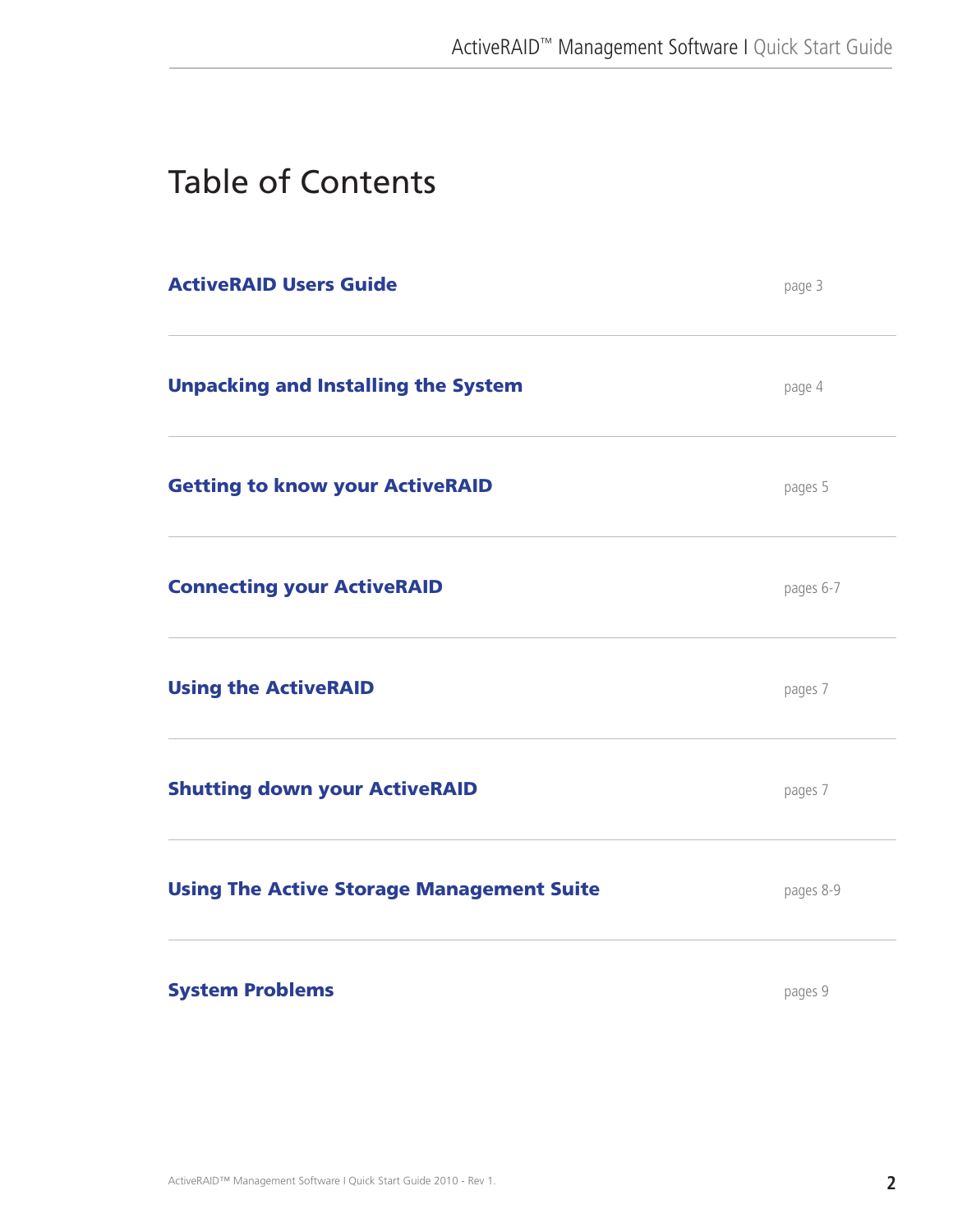# ActiveRAID Users Guide

Thank you for purchasing the ActiveRAID, RAID storage evolved offering superior performance, capacity and fault tolerance for Apple users.

The ActiveRAID is carefully designed for quick easy installation and years of trouble free service.

This guide is provided to get you started and up and running with the ActiveRAID, but is not meant to replace the assistance of your reseller or Active Storage customer service.

We highly recommend installation by a qualified technician although the ActiveRAID system is complete and ready to use out of the box in Mac OS X based Networks.

All the components required for installation are included but should be checked against the packing list and your order.

This guide assumes the user has workable knowledge of the Mac OS X operating system, and general knowledge of RAID storage.

ActiveRAID systems are ready for use out of the box and will provide excellent performance and reliability in nearly all possible configurations. For assistance in optimizing the ActiveRAID for application, please contact your reseller or Active Storage customer support.

## **www.active-storage.com** I **1.877.GR8.RAID**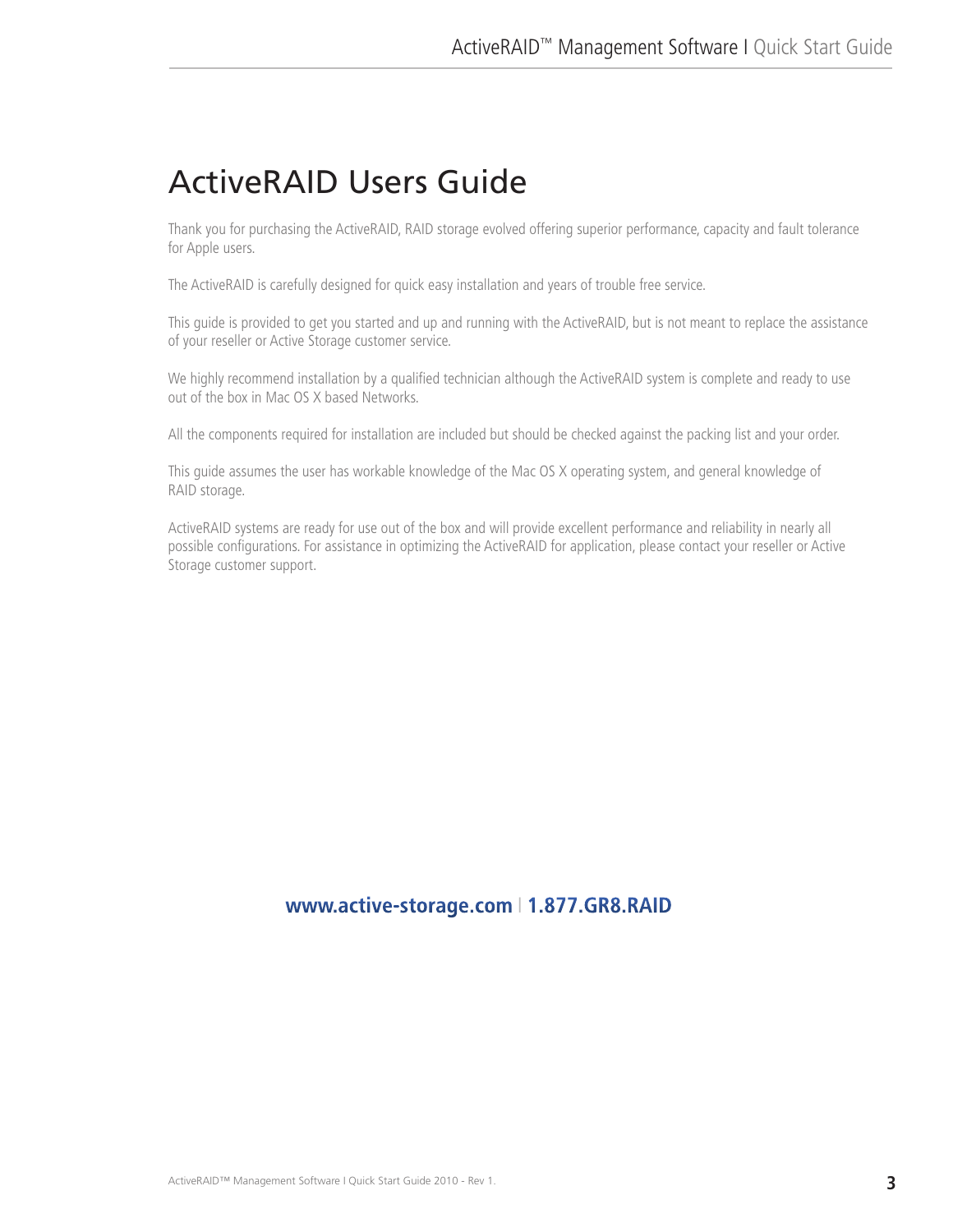# Unpacking and Installing the System

The ActiveRAID is complete with all components and hard drives installed. The packaging has been specifically designed to protect the system from damage and facilitate safe removal. Please inspect the packaging for any signs of damage prior to removing the system. If damage is noted, carefully check your ActiveRAID to ensure the packaging damage has not affected the unit. If any damage has occurred, please contact your reseller immediately.

## Follow the steps below to remove the system from the packaging.

- 1). Locate a sturdy table, bench, cart or other flat surface capable of supporting 150lbs. Make sure the surface is large enough to allow the system proper support.
- 2). The system is packaged using and outer and inner box. Carefully cut open the outer box and fold back the flaps. Do the same with the inner box, and remove the accessory box and place it aside. Two people are required to remove the system from the inner box. With one person on each side of the package, remove the upper protective foam and carefully slide your hands under each side of the ActiveRAID and lift out of package and place gently on the surface previously designated.



fig.3

- 3). Remove protective film from system this must be removed before powering the system on to prevent damage from the system.
- 4). Check to make certain all components are properly seated
- 5). The system is now ready for installation into a 4 post equipment rack using the instructions found on the mounting rails. It is recommended that two people are used to install the system into the rack – one in front of the rack and one in the rear of the rack to guide the installation. The system uses front to rear cooling, please keep that in mind when mounting in the equipment rack. The ActiveRAID was designed to deliver maximum performance and trouble free use, but in order to achieve this; the rack it will be installed into must exhibit good rack stability. It is suggested that the ActiveRAID be installed in the lower half of the rack and away from tape loaders which may produce excessive vibration.
- 6). After system is slid into the rack, secure it with the included mounting screws and install the power cords. Note: Power requirements for the ActiveRAID can be found at www.active-storage.com/support.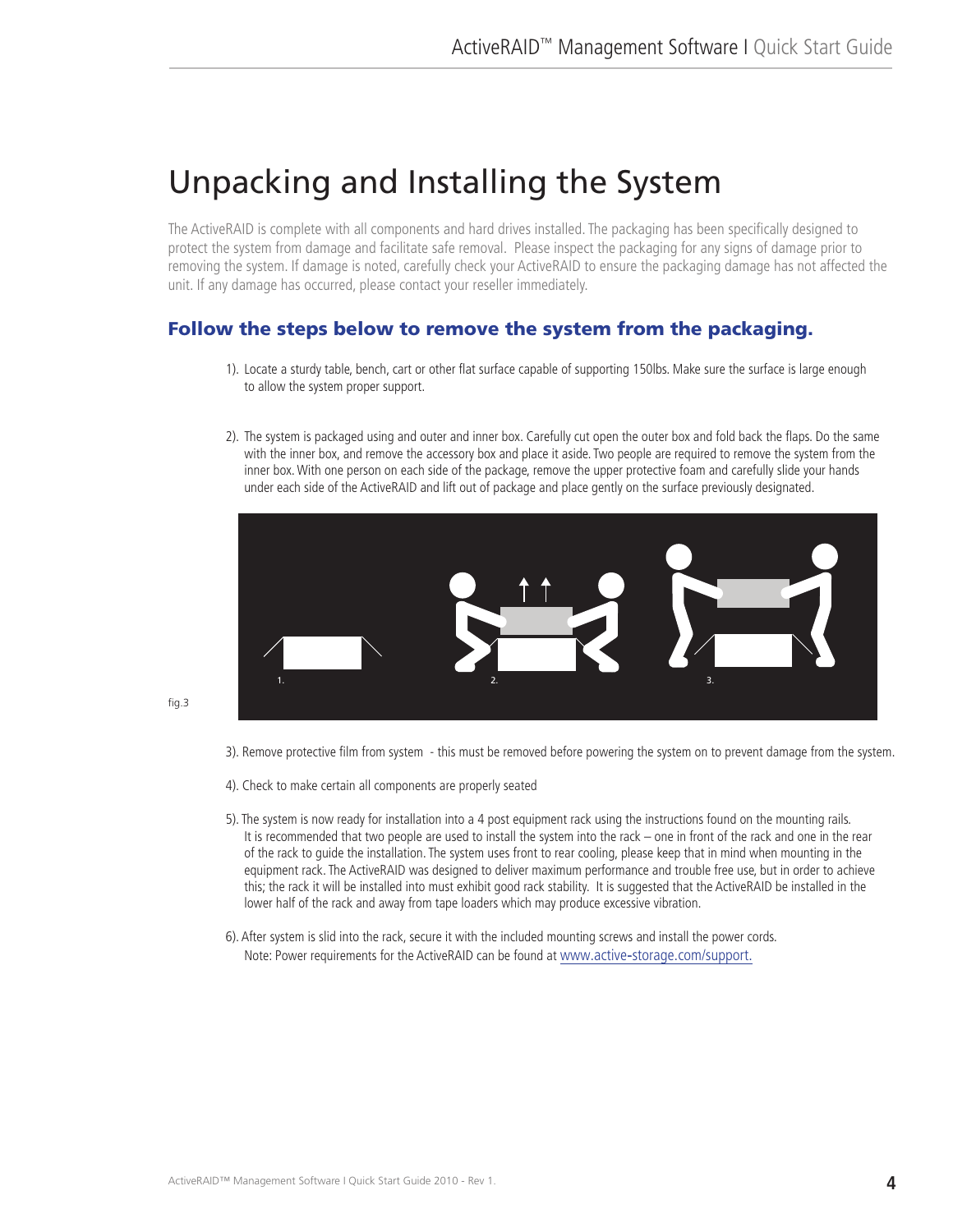# Getting to know your ActiveRAID

The ActiveRAID is complete with all components and hard drives installed. The packaging has been specifically designed to protect the system from damage and facilitate safe removal. Please inspect the packaging for any signs of damage prior to removing the system. If damage is noted, carefully check your ActiveRAID to ensure the packaging damage has not affected the unit. If any damage has occurred, please contact your reseller immediately.

## Front Panel





## Rear Panel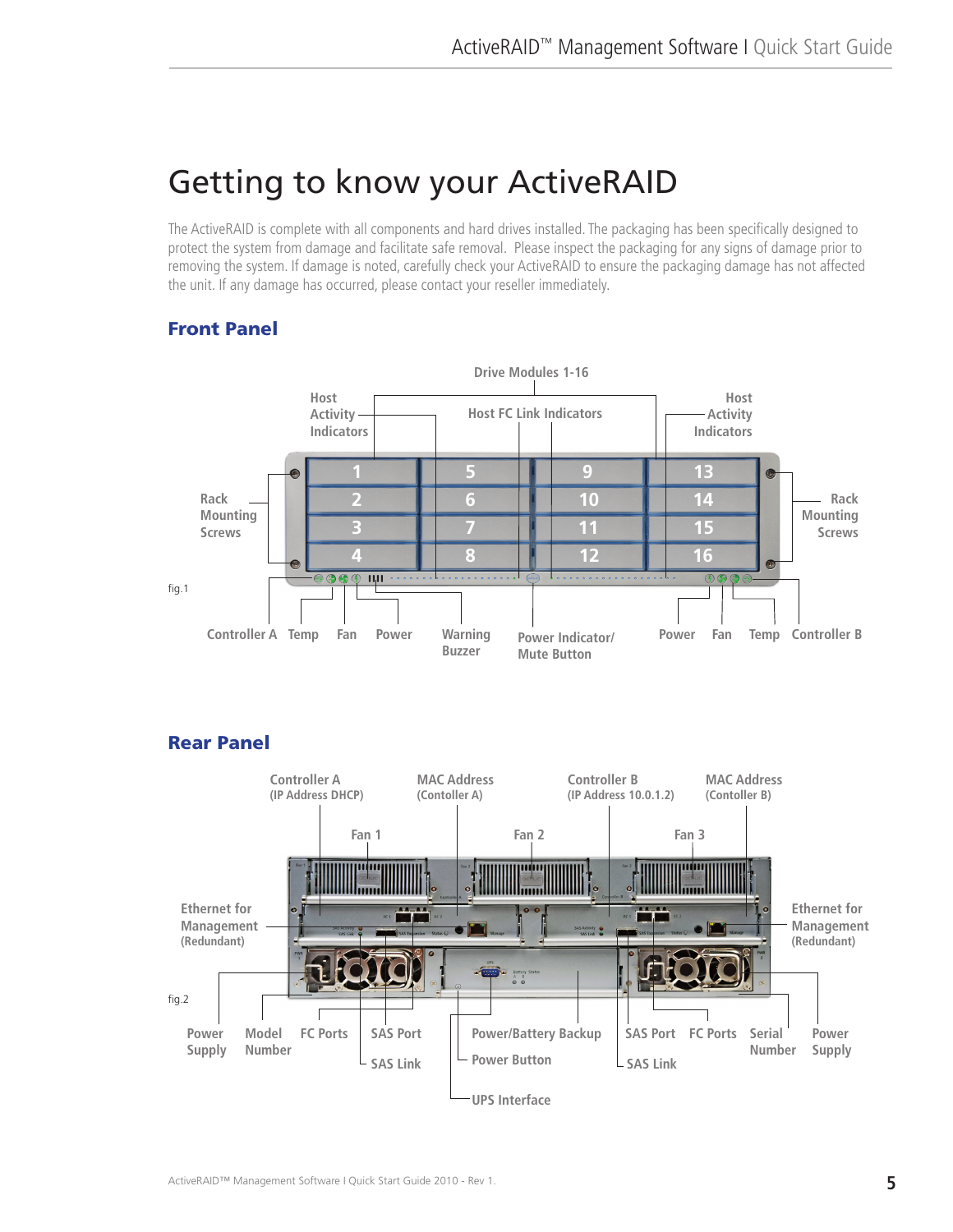# Connecting your ActiveRAID

The ActiveRAID utilizes a redundant RAID controller design that provides four 4Gb/s Fibre Channel connections to a Fibre Channel host or network. The system offers the flexibility to connect one to four connections depending on the user environment and intended usage. It is recommended that a minimum of two Fibre Channel connections be made, one to each RAID controller. The charts below describe some possible configurations.

| н<br>$\frac{0}{c}$                     | <b>Controller A</b><br>Port 1 | <b>Controller B</b><br>Port 1 | <b>Max Throughput</b>                                                      | <b>Failover Path</b> |
|----------------------------------------|-------------------------------|-------------------------------|----------------------------------------------------------------------------|----------------------|
| C<br>0<br>n<br>$n$ ec<br>$\frac{0}{n}$ | Port 1                        | Port 1                        | 400MB/s<br>Degraded - Failed Controller 0 MB/s                             | None                 |
|                                        | Port 1                        | Port 1                        | Dual Port Dual Controller 800MB/s<br>Degraded - Failed Controller 400MB/s  | Yes                  |
|                                        | Port 1, Port 2                | Port 1, Port 2                | Quad Port Dual Controller 1600MB/s<br>Degraded - Failed Controller 800MB/s | Yes<br>Multipath     |

The ActiveRAID support 2Gb and 4Gb Fibre Channel connections using either industry standard optical or Apple copper Fibre Channel cables or any combination of either. The latest recommended SFP and optical cables, and FC switches can found at www.active-storage.com/support

Monitoring and managing the ActiveRAID is done using an Ethernet connection. The system provides dual Ethernet ports which provide redundant connections to the Ethernet network. The system will function with one, two or no Ethernet connection.

It is suggested at least one Ethernet connection be made in order to allow remote monitoring of the system.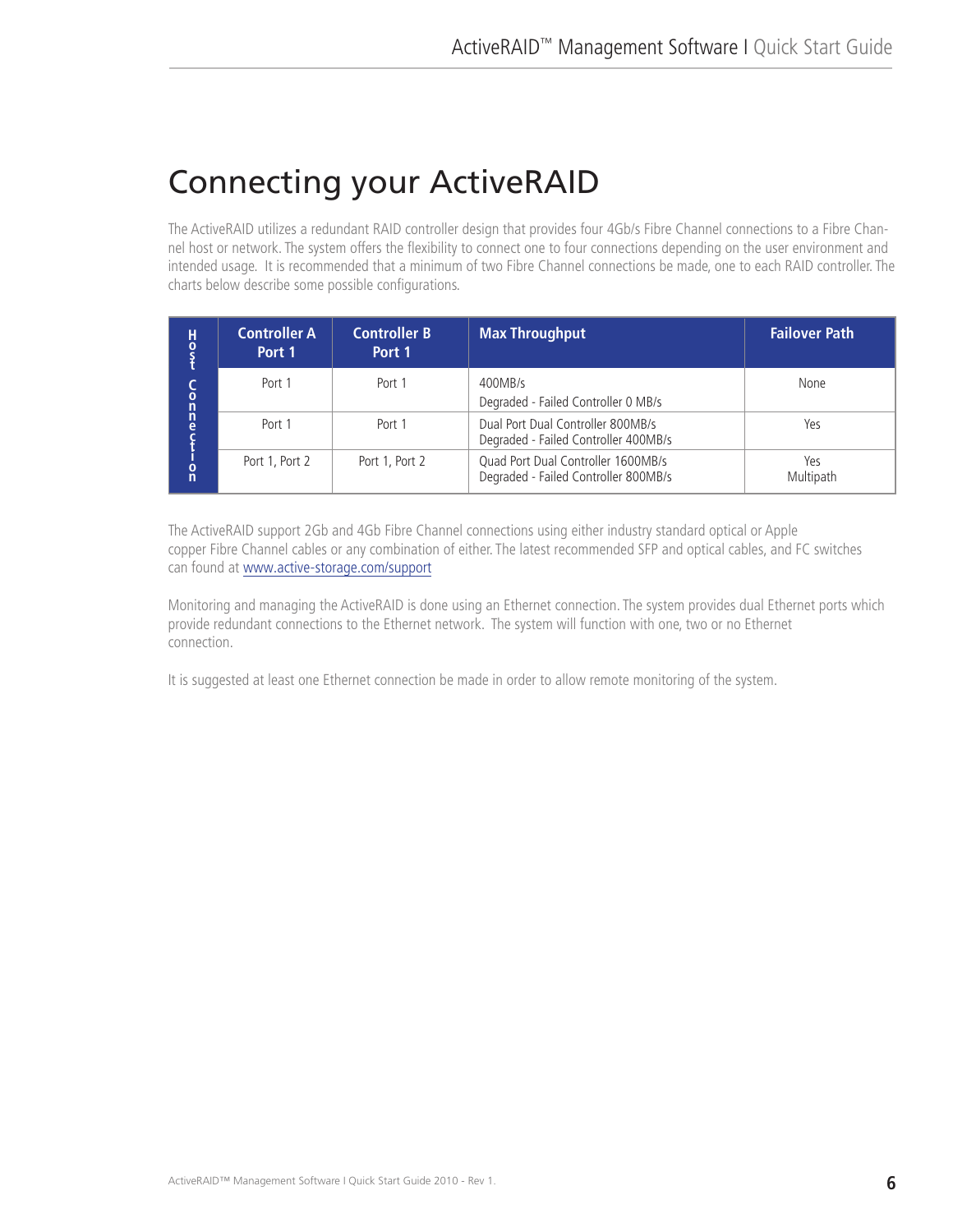## Connecting your ActiveRAID (continued)

The ActiveRAID supports most popular UPS (Uninterruptible Power Supplies) systems. If you are not sure if your UPS is supported, a list of supported systems can be found at www.active-storage.com/support

The UPS can be plugged directly into the UPS on the ActiveRAID. The system will automatically recognize it.

# Using the ActiveRAID

Once you have connected your ActiveRAID to the Fibre Channel network or host computer, you can switch the system on by depressing the power button.

The system will begin extensive internal diagnostics. During the approximately 90 second start up routine, the system cycle through and blink certain indicator lights, sound the buzzer, and cycle the cooling modules as it tests each component. Once the diagnostic cycle is complete, the system status indicators will illuminate indicating the status of the various components of the system, and the Active storage front bezel ICON will glow blue.

The system is now ready for use. If this is the first time you are using the ActiveRAID, you should begin by visiting the ActiveRAID Admin utility and ActiveRAID viewer.

## Shutting Down your ActiveRAID

The ActiveRAID like any RAID system is designed to be used 24/7/365 and rarely requires shutdown, but in the case of a shutdown, the system is designed to provide the greatest protection of data possible. Following these simple steps will ensure a proper and safe shutdown.

1). Unmount all ActiveRAID volumes from the host computer or network before beginning a shutdown

2). There are two possible configurations for the ActiveRAID. Backup batteries installed and no back up batteries present. You can determine which system you are using the ActiveRAID viewer software.

#### Backup Batteries Installed:

After un-mounting the ActiveRAID from the network or host computer -

a. **Using the ActiveRAID power button** - Depress and hold the power button for 5 seconds. Doing this will place the ActiveRAID into the shutdown sequence. Fibre Channel activity will be ceased (all requested from the host will be rejected if the system is unintentionally still mounted), any data remaining in controller or drive cache will be flushed to the hard drives, hard drives will be put into the idle state, batteries will be shut off, and the system will power down. This takes approximately 10-30 seconds.

#### No Battery Backup Present:

There are two ways to shut the system down; After un-mounting the ActiveRAID from the network or host computer -

b. **Using the ActiveRAID power button** – Wait one minute after un-mounting the volumes, this will allow the system to flush any remaining drive cache data, Depress the power button, the system will shutdown immediately.

\***WARNING:** Improper Shut Down May Cause Data Loss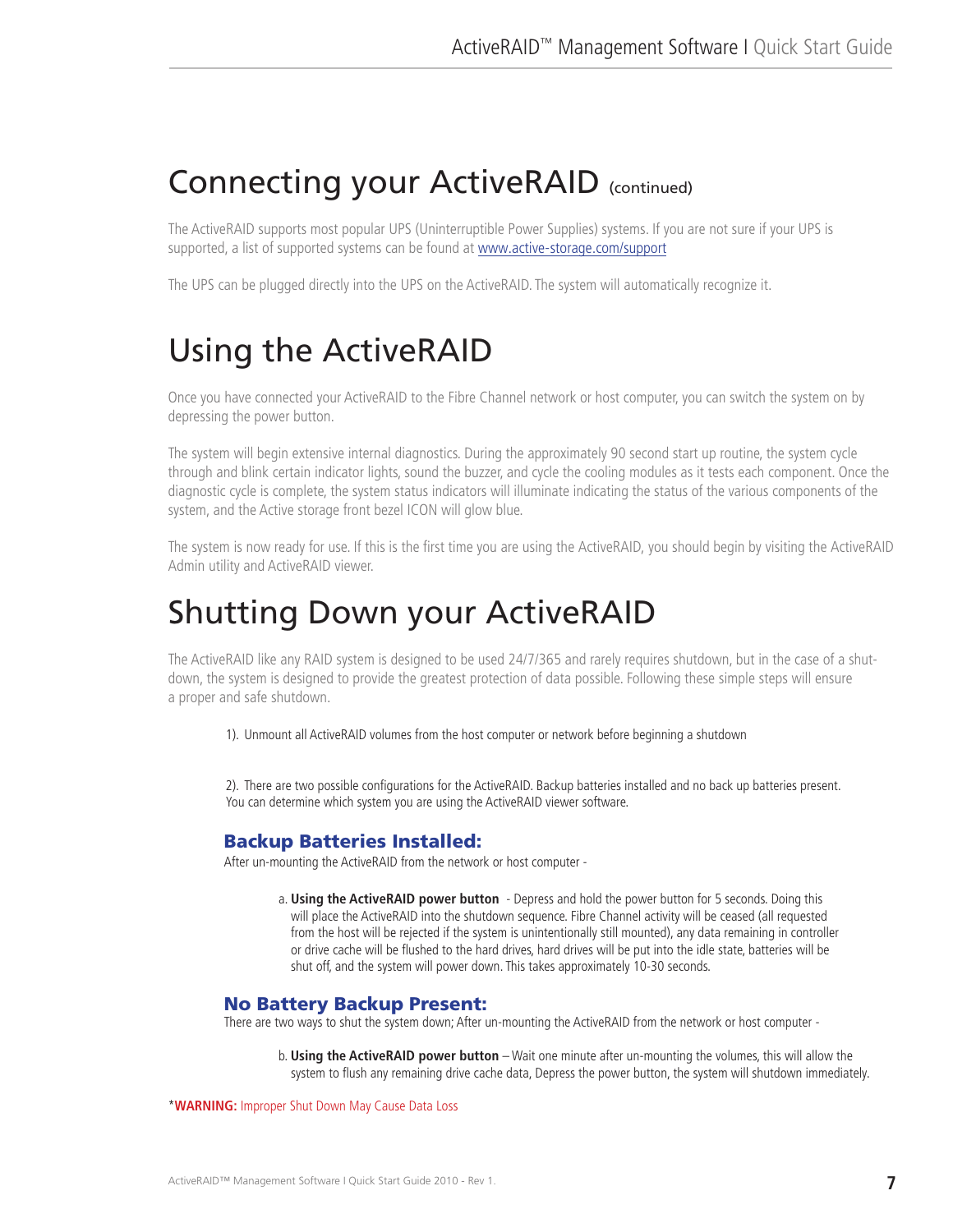# Using The Active Storage Management Suite

Please refer to the help guides included with the management software

## Operation of the status indicators - Front

| <b>Status Indicator</b>             | <b>Color and Action</b> | <b>Description</b>                                                               |
|-------------------------------------|-------------------------|----------------------------------------------------------------------------------|
| Active Logo                         | <b>Blue</b><br>Blinking | System OK<br><b>Buzzer muted</b>                                                 |
| FC Link                             | Off<br>Green            | No FC Link<br>FC Link Established                                                |
| Controller Icon                     | Green<br>Amber<br>Red   | Controller OK<br>Warning<br>Failure                                              |
| Power Indicator                     | Green<br>Amber<br>Red   | Power Supply OK<br>Warning - Predictive failure<br>Failure or Power Cord Removed |
| Temp Indicator                      | Green<br>Amber<br>Red   | Temperature OK<br>Warning - Temp at Maximum usable<br>Over temp condition        |
| Fan Indicator                       | Green<br>Amber<br>Red   | Fans OK<br>Warning - RPM out of range - failure imminent<br>Fan Fail             |
| Drive Module                        | No Light<br>Blue<br>Red | OK<br>Activity<br>Drive Fail                                                     |
| <b>Host Activity</b><br>$(40$ LEDs) | Off<br>Blue             | No Fibre Channel Host Activity<br>Indicates level of activity                    |